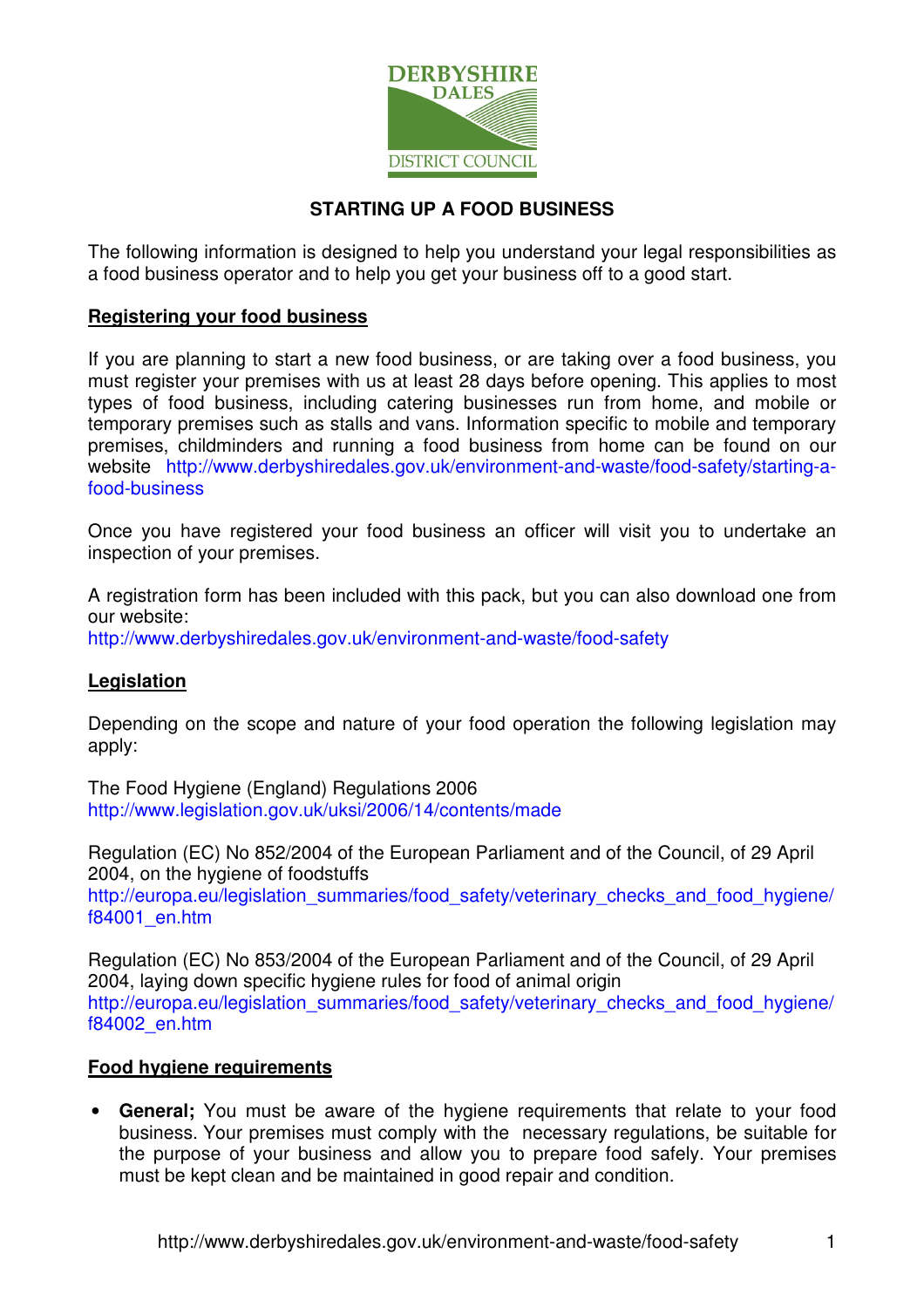- **Surfaces;** There are many different surfaces that can be used in a kitchen for floors, walls, ceilings and equipment. The basic requirements are that surfaces are smooth, impervious to water, non-toxic and easy to clean.
- **Toilets;** You must provide clean and ventilated toilet(s), with wash hand basin(s). The toilet must not lead directly into a food room. Toilets will normally be required for customers and the District Council has set its own policy on the provision of sanitary facilities for customers. Details can be found on our website. http://www.derbyshiredales.gov.uk/environment-and-waste/food-safety/starting-a-foodbusiness/sanitary-facilities
- **Wash hand basins;** You must have enough wash hand basins for staff to wash their hands and these must be supplied with hot and cold water, soap and hand drying facilities. Separate sinks must be provided, where necessary, for washing food and cleaning equipment.
- **Protective clothing;** Clean, protective over-clothing must be worn by food handlers. It must only be worn at work and therefore suitable changing areas must be provided away from food rooms.
- **Extraction systems;** Sufficient ventilation must be provided, designed to allow easy access for cleaning and maintenance. Planning permission may be required for certain systems. Further information on ventilation and extraction systems can be found on our website. http://www.derbyshiredales.gov.uk/environment-and-waste/food-safety/starting-a-foodbusiness/kitchen-design
- **Pest Control;** Pests pose a serious health risk, and therefore you must have adequate systems in place to prevent and control infestations of insects and rodent pests.
- **Refuse disposal;** You must make suitable arrangements for the hygienic disposal of waste materials.
- **Training;** Attending a formal course is not a legal requirement but you must ensure all food handlers have specific and appropriate training in food hygiene. Details of food hygiene courses area available on the CIEH website at http://www.cieh.org/training/food\_safety.html

#### **Food Safety Management System**

Regulations introduced in 2006 say that you must be able to show what you do as a food business to make food that is safe to eat. This information must be written down and is called a food safety management system (FSMS). In terms of your food safety management system you need to "Write what you do and do what you write".

The FSMS is:

- a practical, logical analyses carried out at your business which is designed to produce safe food
- a systematic examination of what you do each day with all foods
- the identification all food safety hazards in the business and putting systems in place to control them.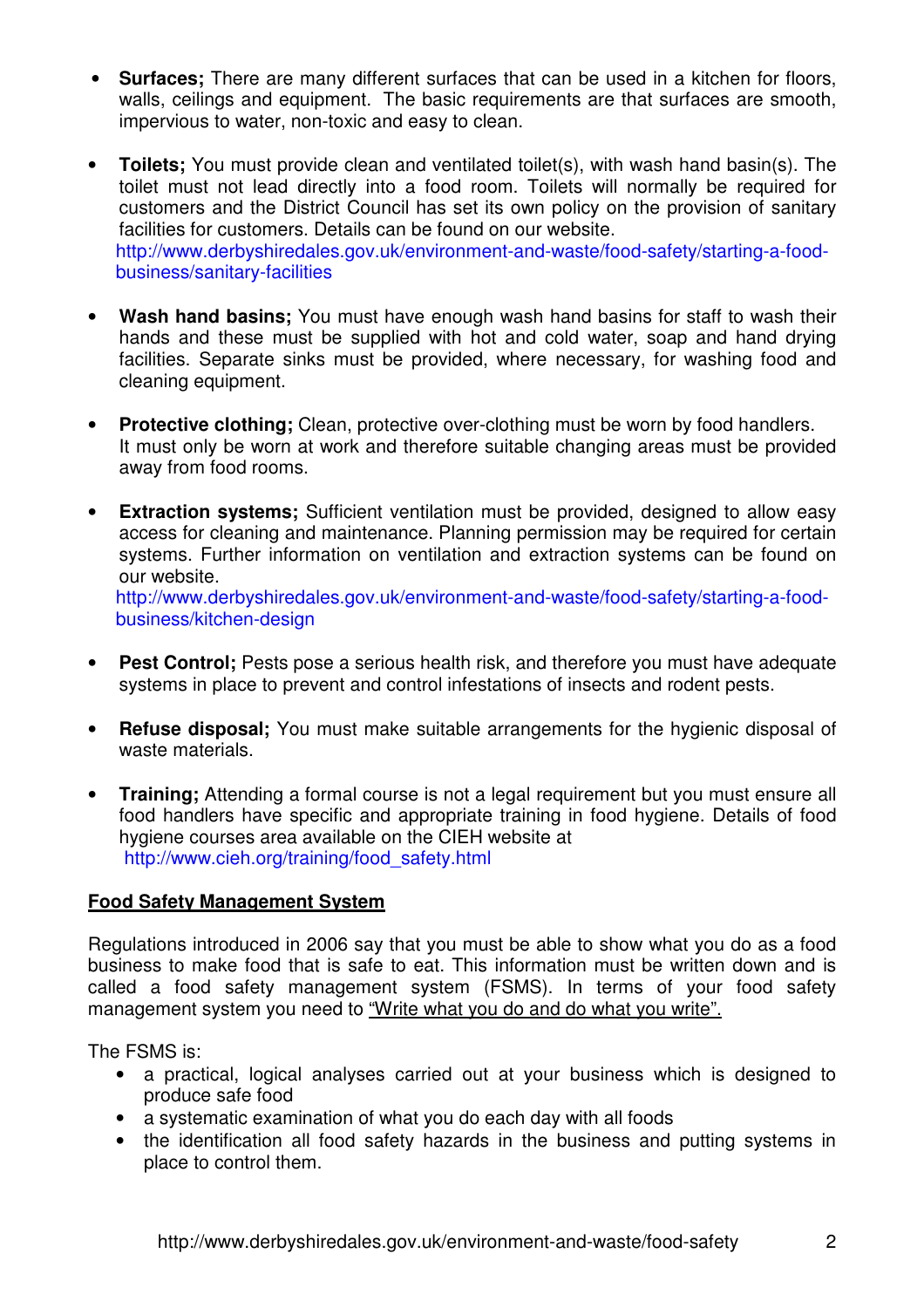The FSMS should be based on the Hazard Analysis Critical Control Points (HACCP) system. The principles of the HACCP prescribe a number of requirements to be met throughout the cycle of production, processing and distribution of food in order to enable, via hazard analysis, the identification of the critical points which need to be kept under control in order to guarantee food safety:

- identify any hazards that must be prevented, eliminated or reduced to acceptable levels;
- identify the critical control points at the step or steps at which control is essential;
- establish critical limits beyond which intervention is necessary:
- establish and implement effective monitoring procedures at critical control points;
- establish corrective actions when monitoring indicates that a critical control point is not under control;
- implement procedures to verify whether the HACCP is working effectively;
- keep records to demonstrate the effective application of these measures

You can chose to develop and implement your own FSMS, however the Food Standards Agency (FSA) has developed a pack which we would recommend that you use.

**Safer Food, Better Business** (SFBB) is an innovative and practical approach to food safety management developed by the FSA. It has been developed to help small businesses put in place food safety management procedures and comply with food hygiene regulations. The SFBB pack highlights things that are important in order to sell food safely and provides advice on what to do if things go wrong. The pack includes safe method sheets and a diary.

There are a number of SFBB packs available that are designed to meet the specific needs of different food businesses. There are packs for small catering businesses, small retail businesses, and restaurants and takeaways that serve different cuisines, such as Chinese or Indian, Pakistani, Bangladeshi and Sri Lankan cuisines. There is also a pack for childminders and a supplement for care homes that is designed to be used with the pack for caterers.

All the packs, apart from the childminders, include an introduction to food hygiene 'Working' with food? What you need to know before you start and a DVD quide, available in 16 different languages, which have been produced to help food businesses implement SFBB and train staff on SFBB. An online training tool is available at http://www.sfbbtraining.co.uk/

If you would like to order an SFBB pack guide, call the Food Standards Agency Publications on 0845 606 0667 or email foodstandards@ecgroup.co.uk.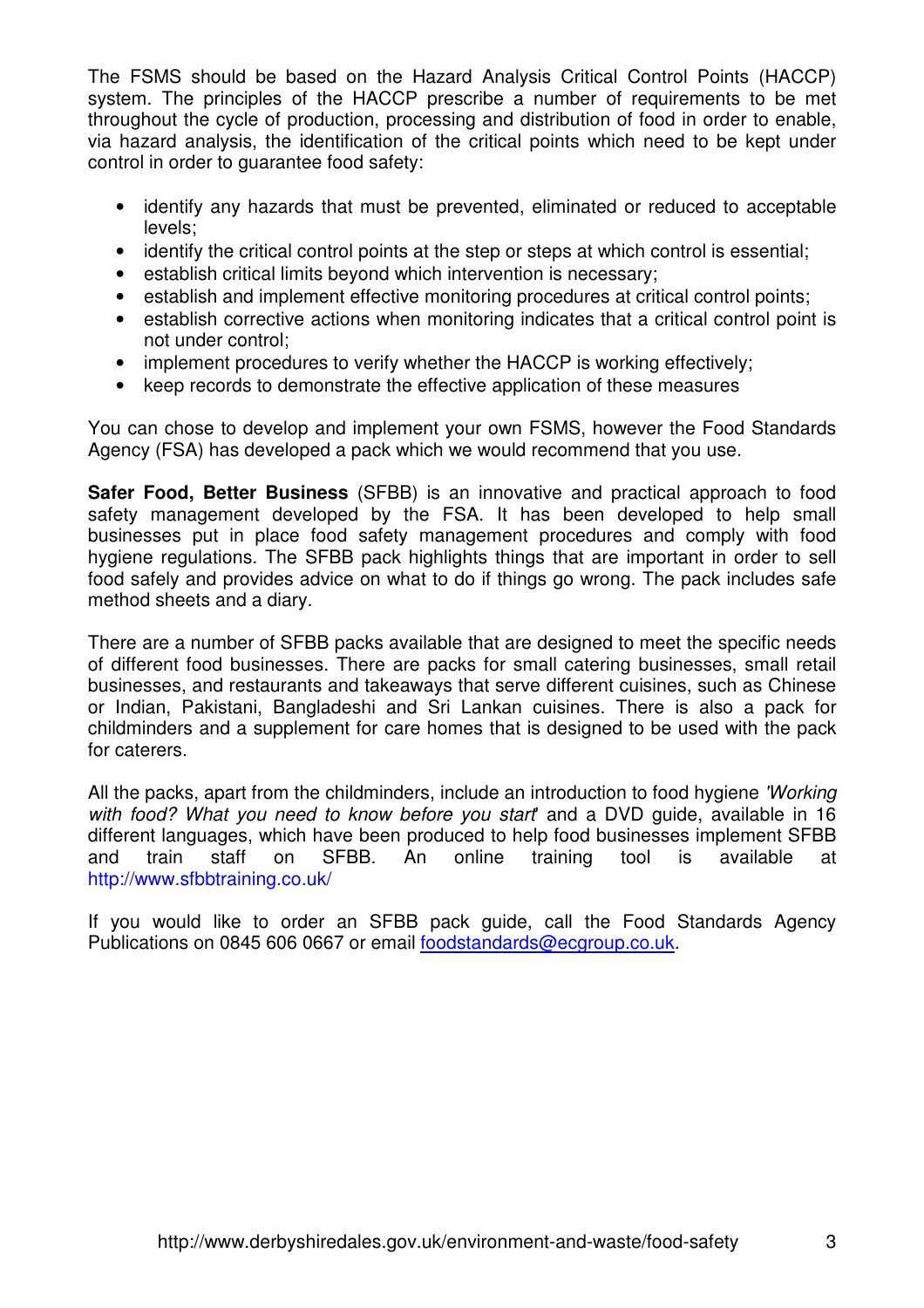# **Checklist for starting up**

| Have you registered your food business?                                            |  |
|------------------------------------------------------------------------------------|--|
| Do the design, layout and construction of your premises meet legal                 |  |
| requirements?                                                                      |  |
| Are you aware of the main General Food Law Requirements?                           |  |
| Do you keep written records of all the suppliers that provide you with food or any |  |
| food ingredients?                                                                  |  |
| Have you put food safety management procedures in place and are you keeping        |  |
| up-to-date records of these? eg. SFBB pack.                                        |  |
| Do you and your staff understand the principles of good food hygiene?              |  |
| Have you and you staff had appropriate food hygiene training?                      |  |
| Have you considered health and safety and fire safety arrangements?                |  |
| Do you have a refuse collection service?                                           |  |
| Do you have a pest control contract or have you made other arrangements to         |  |
| deal effectively with pests?                                                       |  |
| Have you registered as self-employed, if relevant?                                 |  |
| Do you need to register for VAT?                                                   |  |
| Are you keeping records of all your business income and expenses?                  |  |
| Are you keeping records of your employees' pay and do you know how to pay          |  |
| their tax and National Insurance contributions?                                    |  |
| Do you describe food and drink accurately?                                         |  |
| Do you need to apply for a licence to sell alcohol, for entertainment, for selling |  |
| hot food and drink late at night, or selling food on the street?                   |  |